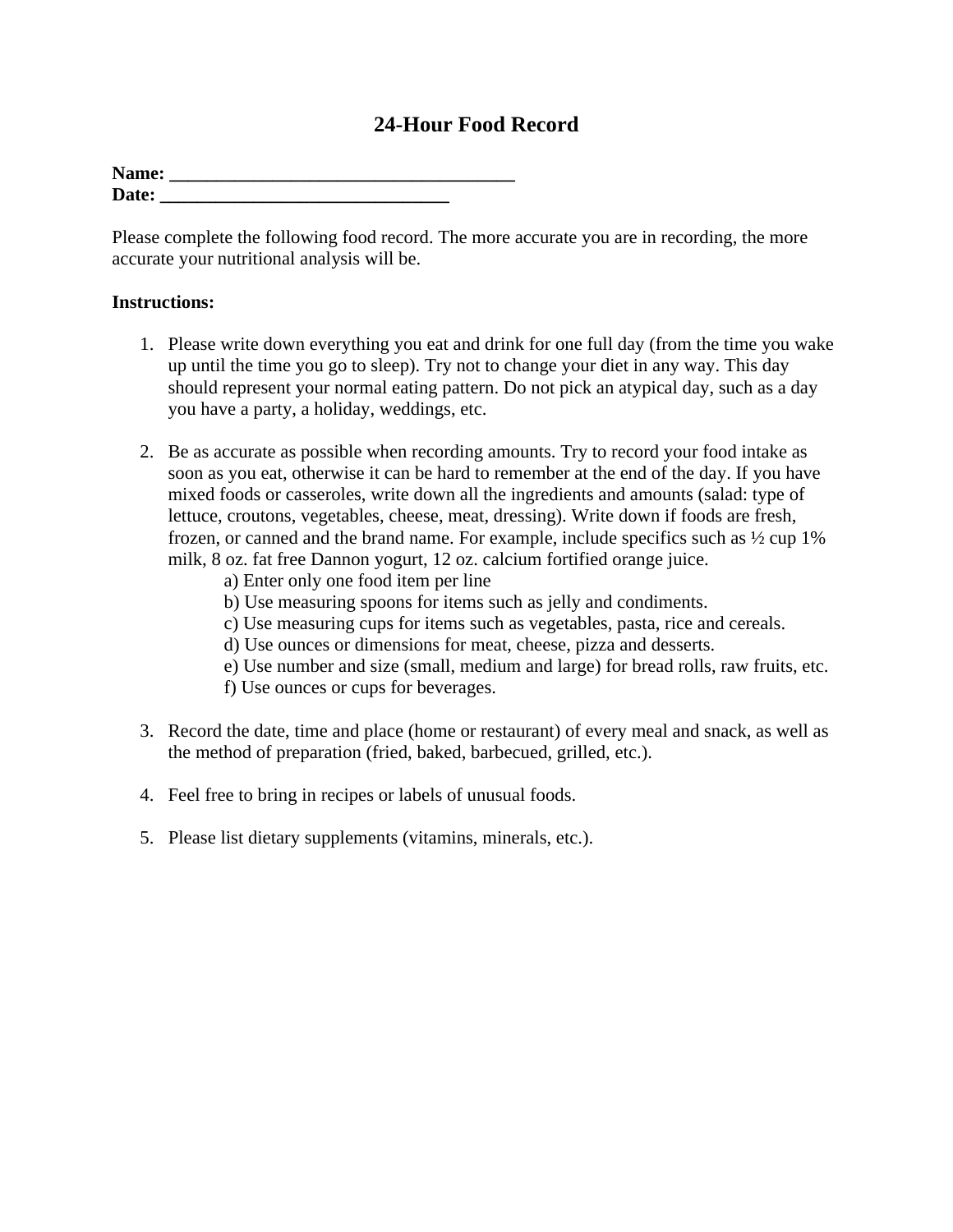## **Food Record Form**

**Name:\_\_\_\_\_\_\_\_\_\_\_\_\_\_\_\_\_\_\_\_\_\_\_\_\_\_\_\_\_\_\_\_\_\_\_\_\_ Date:\_\_\_\_\_\_\_\_\_\_\_\_\_\_\_\_\_\_\_\_\_\_**

| <b>Time</b> | <b>Food or Beverage</b> | Amount | Preparation |
|-------------|-------------------------|--------|-------------|
|             |                         |        |             |
|             |                         |        |             |
|             |                         |        |             |
|             |                         |        |             |
|             |                         |        |             |
|             |                         |        |             |
|             |                         |        |             |
|             |                         |        |             |
|             |                         |        |             |
|             |                         |        |             |
|             |                         |        |             |
|             |                         |        |             |
|             |                         |        |             |
|             |                         |        |             |
|             |                         |        |             |
|             |                         |        |             |
|             |                         |        |             |
|             |                         |        |             |
|             |                         |        |             |
|             |                         |        |             |
|             |                         |        |             |
|             |                         |        |             |
|             |                         |        |             |
|             |                         |        |             |
|             |                         |        |             |